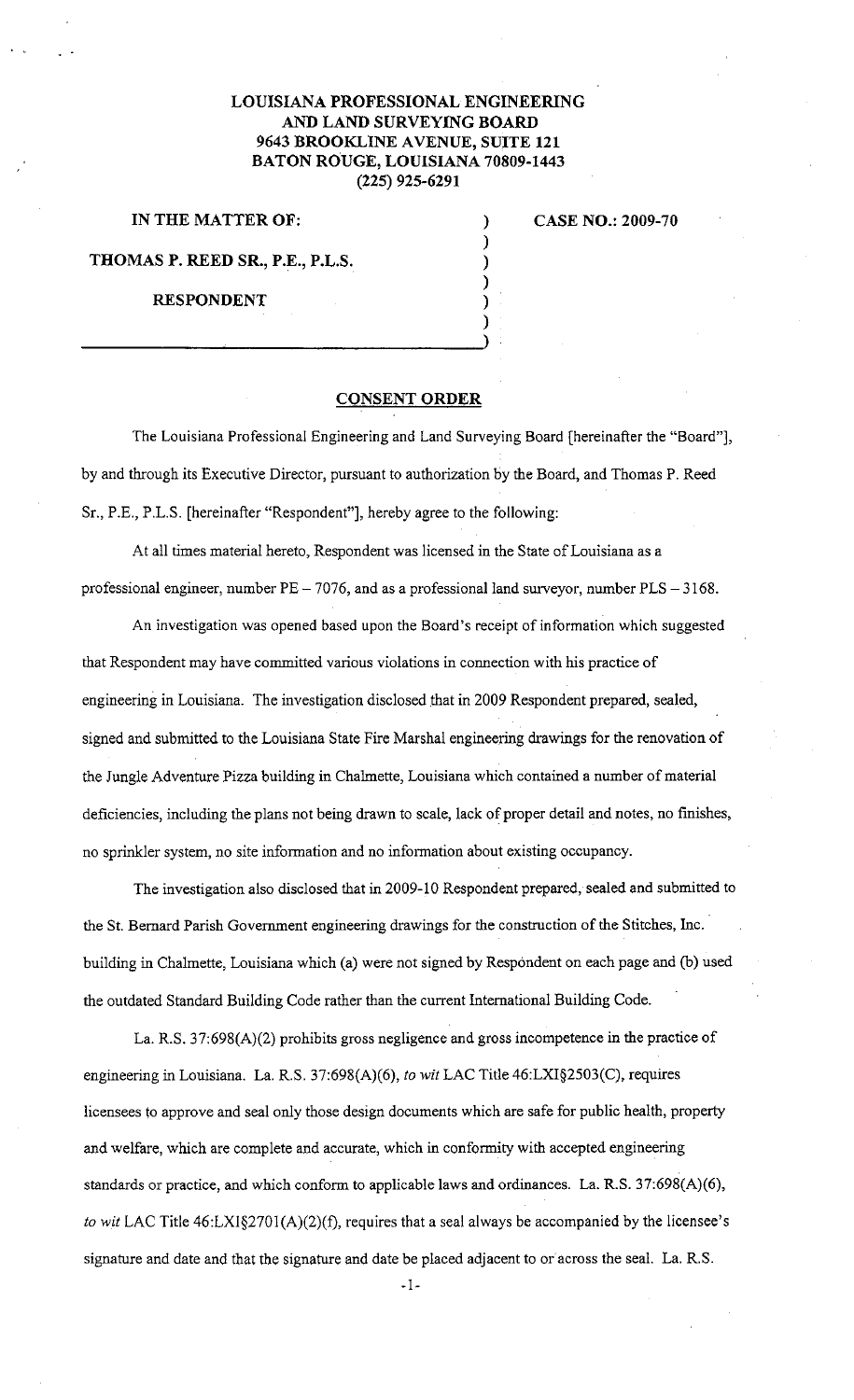37:698(A)(6), *to wit* LAC Title 46:LXI§2701(A)(4)(a)(i), requires licensees to seal, sign, and place the date of execution on all engineering documents that have been issued by the licensee to a client or any public or governmental agency as completed work. La. R.S. 37:698(H) permits the Board to take disciplinary action against persons who violate La. R.S. 37:698(A)(2), La. R.S. 37:698(A)(6), *to wit*  LAC Title 46:LXI§2503(C), La. R.S. 37:698(A)(6), *to wit* LAC Title 46:LXI§270!(A)(2)(f) and La. R.S. 37:698(A)(6), *to wit* LAC Title 46:LXI§270l(A)(4)(a)(i), upon a fmding of guilt following the preferral of charges, notice and hearing and a majority vote of its entire membership authorized to participate in the proceeding. La. R.S. 37:698(A)(2) and (6), La. R.S. 37:698(H), LAC Title 46:LXI§2503(C), LAC Title 46:LXI§270l(A)(2)(f) and LAC Title 46:LXI§270!(A)(4)(a)(i) were in effect at all times material hereto.

It is undisputed that Respondent (a) prepared, sealed, signed and submitted to the Louisiana State Fire Marshal engineering drawings which contained a number of material deficiencies and (b) prepared, sealed and submitted to a local government engineering drawings which were not signed by him on each page and which used an outdated building code.

By letter dated April 11, 2011, the Board gave notice to Respondent that it was considering the preferral of charges against Respondent on the grounds that he may have violated (a) La. R.S. 37:698(A)(2), relative to gross negligence or gross incompetence in the practice of engineering in Louisiana, (b) La. R.S. 37:698(A)(6), *to wit* LAC Title 46:LXI§2503(C), relative to approving and sealing design documents which are not safe for public health, property, and welfare, which are not complete and accurate, which are not in conformity with accepted engineering standards or practice, or which do not conform to applicable laws and ordinances, (c) La. R.S. 37:698(A)(6), *to wit* LAC Title 46:LX1§270l(A)(2)(f), relative to a licensee's seal not being accompanied by the licensee's signature and date or the signature and date not being placed adjacent to or across the seal, and (d) La. R.S. 37:698(A)(6), *to wit* LAC Title 46:LXI§270l(A)(4)(a)(i), relative to the licensee not sealing, signing and placing the date of execution on all engineering documents that have been issued by the licensee to a client or any public or governmental agency as completed work.

Wishing to dispense with the need for further disciplinary action and to conclude the instant proceeding without further delay and expense, for the purpose of this proceeding only, Respondent and the Board do hereby enter into this Consent Order, in which Respondent of his own free will consents to the issuance of a Consent Order by the Board, wherein Respondent agrees to (a) surrender  $\eta$  CRP<br>his Louisiana professional engineer license, number PE-7076, on December 1, 2012,<br>decist the precticing and/or his Louisiana professional engineer license, number PE-7076, on  $D$ ecember 1, 2011, (b) cease and his Louisiana professional engineer license, number PE-7076, on December 1, 2012, (b) cease and<br>desist the practicing and/or offering to practice engineering in Louisiana on and after December 1, 19, 2012, gineering in Louisiana on and after  $D$ **ecting**  $\vec{B}$ ,  $\vec{A}$ ,  $\vec{C}$   $\vec{R}$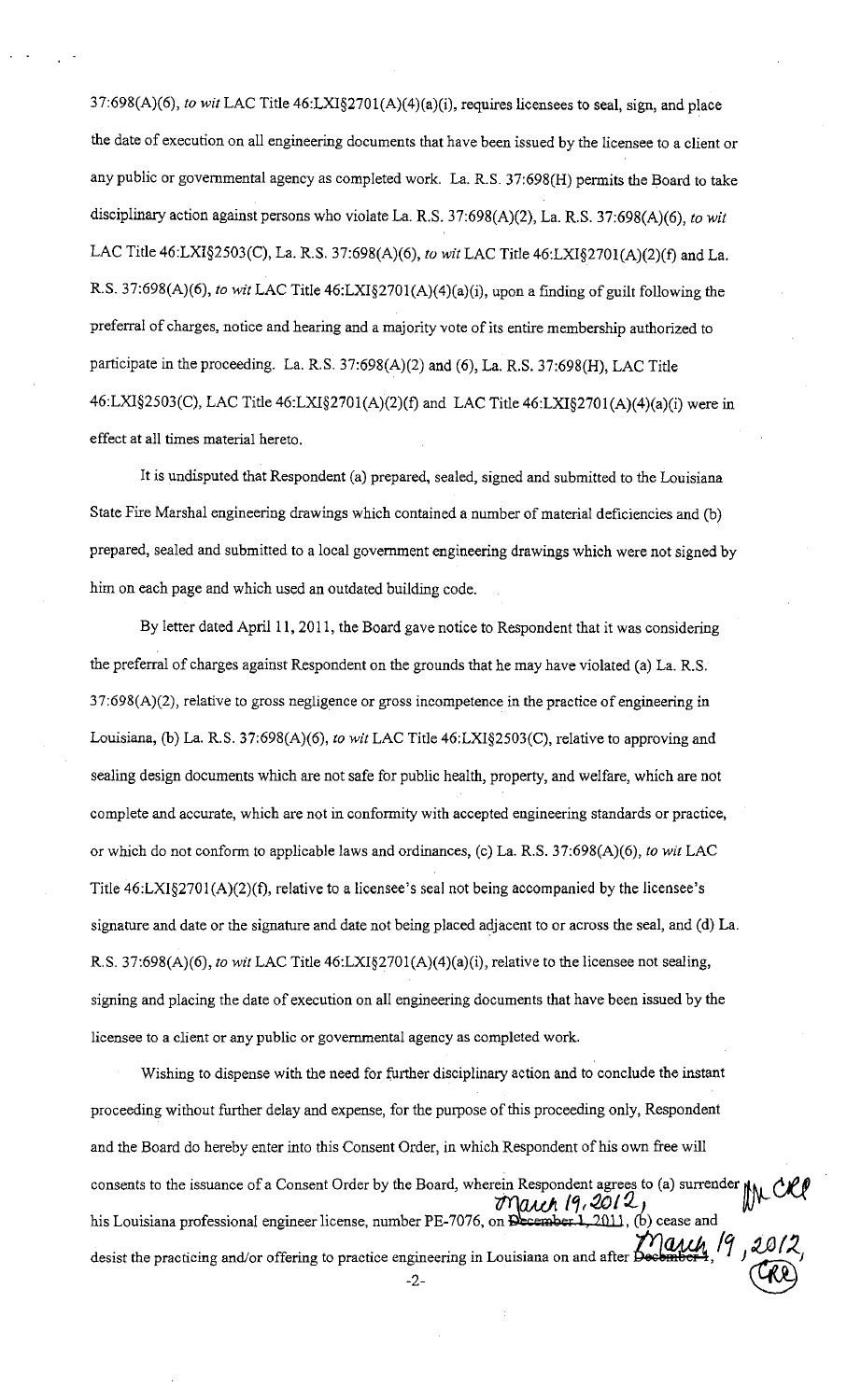2011, (c) return his Louisiana certificate of professional engineering licensure and professional<br>engineering seal to the Board within ten (10) business days of <del>December 1, 20</del>11, (d) pay a fine of two thousand five hundred (\$2,500,00) dollars, (c) pay administrative costs of one thousand eight hundred three and 81/100 (\$1803.81) dollars, (f) promptly submit to the Board copies of all plans and other documents which Respondent submits to the Louisiana State Fire Marshal after the effective date of this Consent Order and ( $\oint$  the publication of this Consent Order on the Board's website and a summary of this matter in the Board's official journal, the Louisiana Engineer and Surveyor Journal, and the reporting of this matter to the National Council of Examiners for Engineering and Surveying (NCEES), identifying Respondent by name.

Respondent admits to violations of the referenced laws and/or rules regarding the practice of engineering in the State of Louisiana. Respondent acknowledges awareness of said laws and/or rules, and states that he will comply with all applicable laws and rules henceforth. Respondent has been resented by and be re advised of his right to be represented by counsel before the Board and/or to appear at any hearing personally or by counsel and present witnesses and evidence in his own behalf, and he hereby waives this right and his right to appeal; and he states affirmatively that he has been afforded all administrative remedies due him under the law.

Therefore, in consideration of the foregoing and by signing this Consent Order, Respondent does hereby waive his right to a hearing before the Board, to the presenting of evidence and witnesses in his behalf, to Findings of Fact and Conclusions of Law in this case, and to judicial review of this Consent Order.

Respondent hereby represents (a) that he fully understands the meaning and intent of this Consent Order, including but not limited to its final and binding effect, (b) that he has voluntarily entered into this Consent Order and that no other promise or agreement of any kind has been made to or with him by any person whatsoever to cause the execution of this instrument and (c) that the sanctions set forth in this Consent Order do not prevent the Board from taking further disciplinary or enforcement action against Respondent on matters not specifically addressed in this Consent Order.

WHEREFORE, the Louisiana Professional Engineering and Land Surveying Board and Respondent agree that:

Respondent will surrender his Louisiana professional engineer license, number PE $m$  and  $n$  2012,